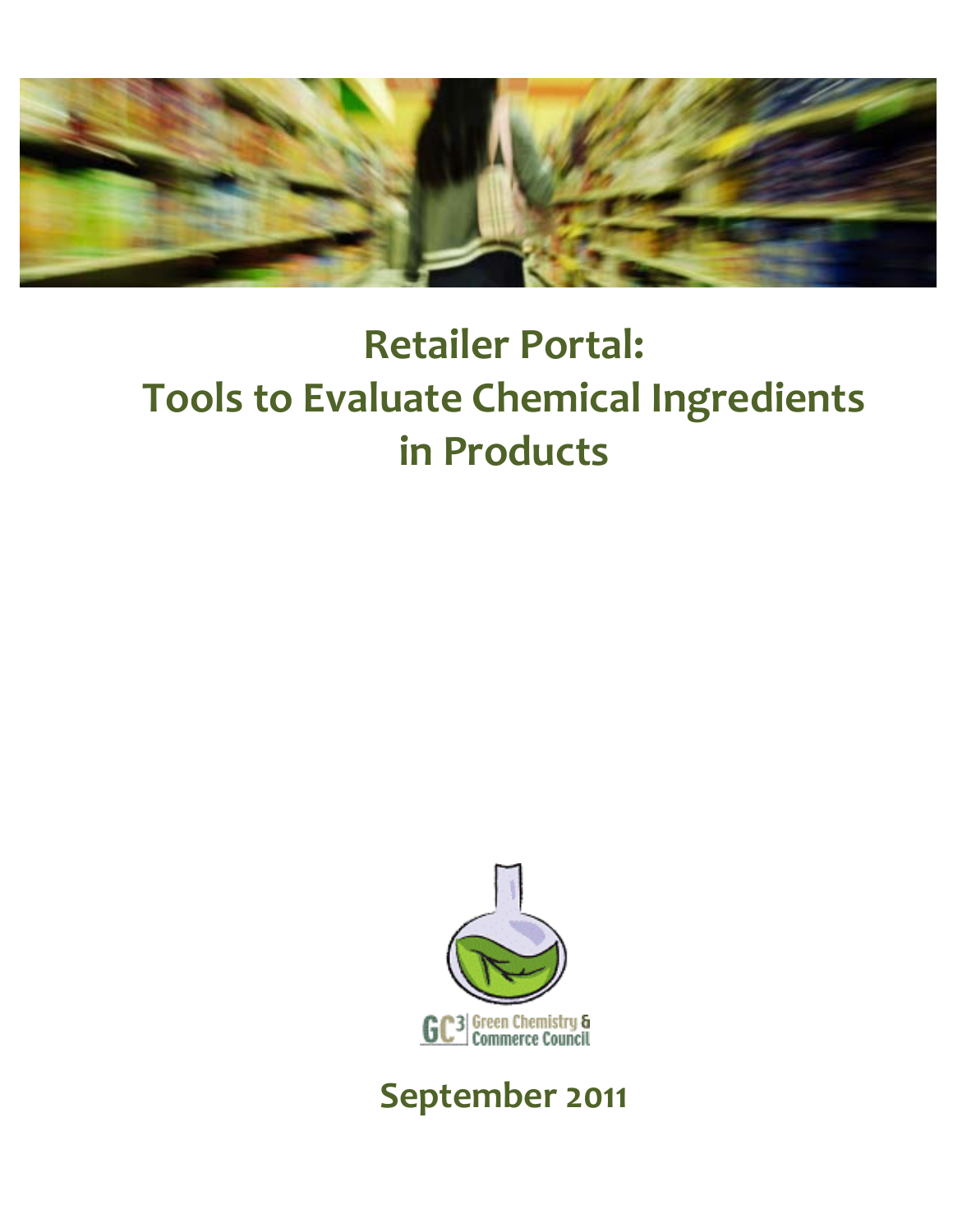#### **Acknowledgements**

The document was developed with input and guidance from members of the Green Chemistry and Commerce Council (GC3) Retail Project Group and from other experts in the field. Specifically, we would like to thank the consumer product manufacturers contacted to review the selection of tools, and the tool developers contacted to review the tool details.

#### **Primary Author**

Yve Torrie, Program Manager, Lowell Center for Sustainable Production, University of Massachusetts Lowell

#### **Contributing Author**

Jenny Gitlitz, Independent Consultant

#### **Editors**

- Cathy Crumbley, Program Director, Lowell Center for Sustainable Production, University of Massachusetts Lowell
- Sally Edwards, Research Associate, Lowell Center for Sustainable Production, University of Massachusetts Lowell
- Joel Tickner, Project Director, Lowell Center for Sustainable Production, University of Massachusetts Lowell

**The Green Chemistry and Commerce Council (GC3)** was formed in 2005 and provides a forum for participants to discuss and share information and experiences related to advancing green chemistry and design for the environment as it pertains to sustainable supply chain management. The GC3 is a project of the Lowell Center for Sustainable Production at the University of Massachusetts Lowell.

**The Lowell Center for Sustainable Production** uses rigorous science, collaborative research, and innovative strategies to promote communities, workplaces, and products that are healthy, humane, and respectful of natural systems. The Center is composed of faculty, staff, and graduate students at the University of Massachusetts Lowell who work with citizen groups, workers, businesses, institutions, and government agencies to build healthy work environments, thriving communities, and viable businesses that support a more sustainable world.

Green Chemistry & Commerce Council c/o Sarah Shields Lowell Center for Sustainable Production University of Massachusetts Lowell One University Avenue Lowell, MA 01854 (978) 934‐2997 Sarah Shields@uml.edu [www.greenchemistryandcommerce.org](http://www.greenchemistryandcommerce.org/)

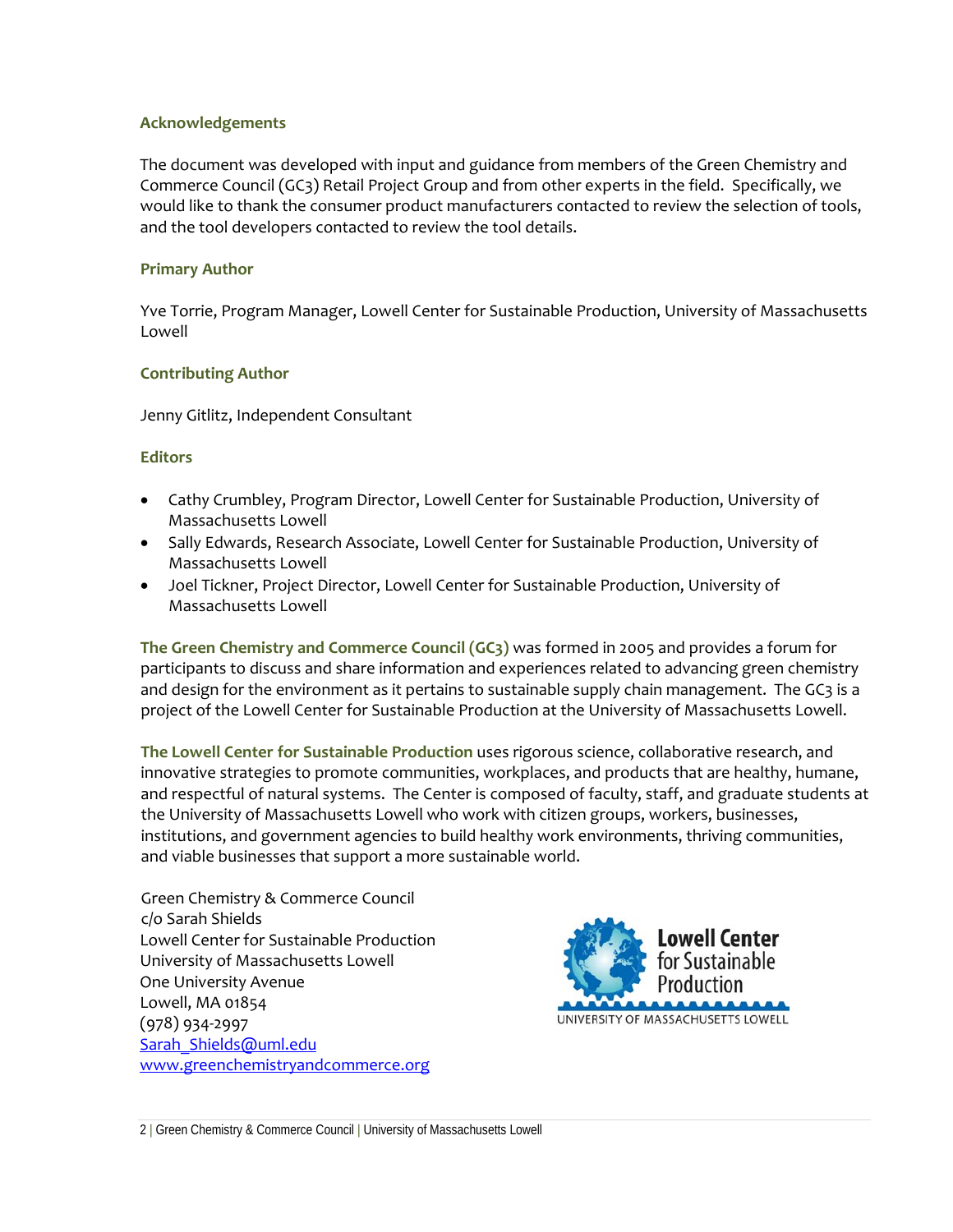# **Table of Contents**

| <b>Introduction</b>                        | 4  |
|--------------------------------------------|----|
| <b>Methodology</b>                         | 5  |
| How the Retailer Portal can Help Retailers | 5  |
| <b>Organization of the Retailer Portal</b> | 6  |
| How Retailers can use the Tools            | 8  |
| <b>Conclusion</b>                          | 10 |
| <b>Endnotes</b>                            | 10 |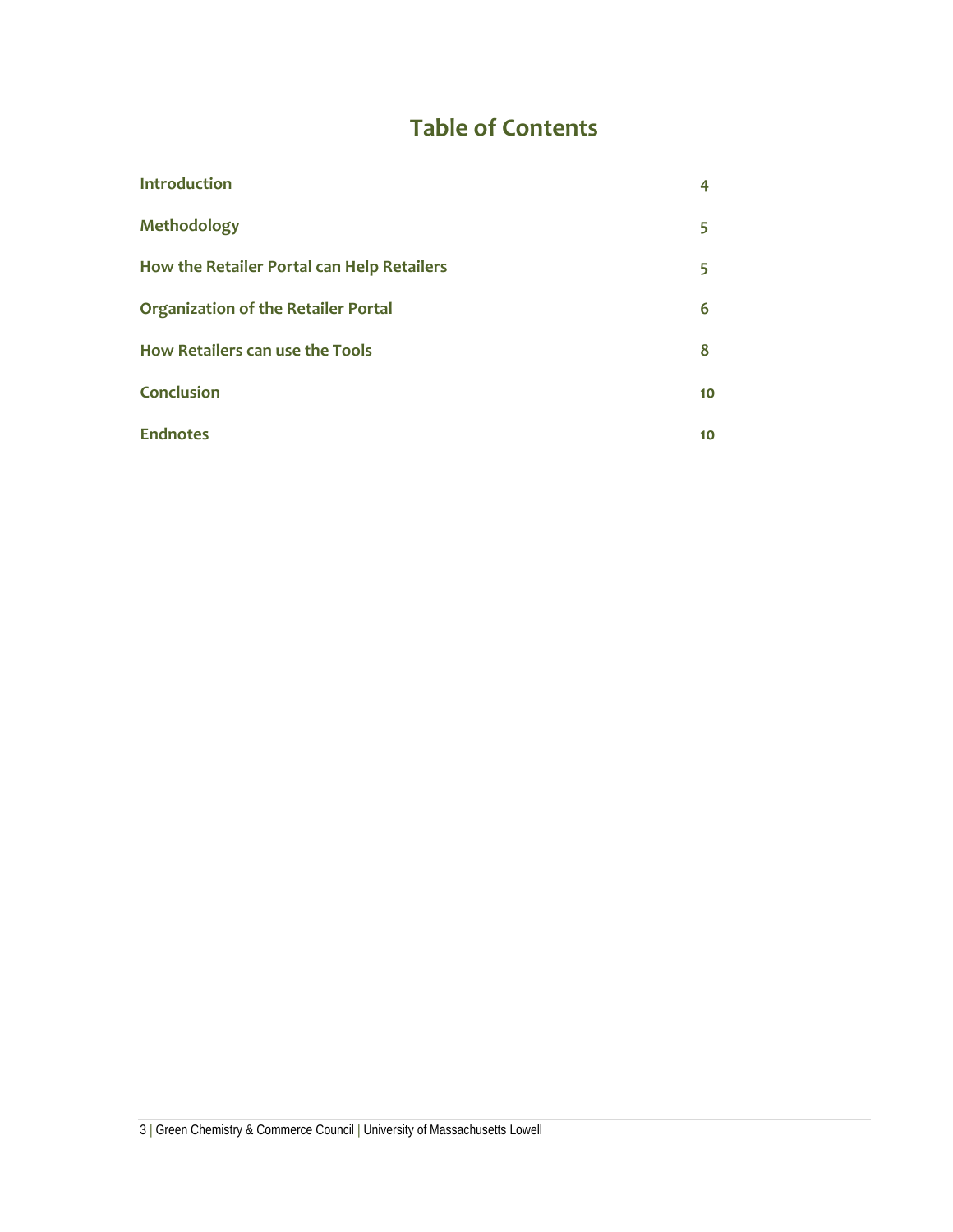# **Retailer Portal: Tools to Evaluate Chemical Ingredients in Products**

## **Introduction**

Increasing regulatory requirements and consumer and media pressure to sell safer or "green" products are driving retailers to understand more about the chemical ingredients in the products they sell and to find safer alternatives to chemicals of concern. Some retailers are developing their own tools or systems to evaluate the chemical content of the products they buy and sell, some are working with developers of  $3<sup>rd</sup>$  party evaluation systems to develop customized tools, and others are working collaboratively to develop tools useful to a whole industry sector.

The Green Chemistry and Commerce Council (GC3) recognizes that retailers are in a unique and important position to make significant changes in supply chains. Based on engagement with retailers and product manufacturers, the GC3 published its report: *Best Practices in Product Chemicals Management in the Retail Industry[i](#page-9-0)* . The report identifies eleven best practices in developing a product chemicals management system for retailers:

- 1. Securing a commitment from leaders in the organization to pursue a product chemicals management system;
- 2. Establishing a baseline of existing products, ingredients, and available toxicity information;
- 3. Determining which product chemicals management approach may be the best fit for the retail operation;
- 4. Selecting a system that is simple for retailers and suppliers to use;
- 5. Engaging suppliers, advocates and other stakeholders in the development of a product chemicals management system;
- 6. Communicating clearly with suppliers about the new chemical reporting protocols and requirements that come with a new system and collaborating with them as they work to conform to these;
- 7. Protecting the confidentiality of suppliers' proprietary information;
- 8. Understanding that any product chemical management system will require continuous improvement;
- 9. Participating in sector‐wide and industry‐wide discussions with others struggling to successfully navigate product chemicals management issues;
- 10. Making the purchase of safer products easy for customers; and
- 11. Providing customers with the safety and chemical information they request about the products they are purchasing.

This document and its companion Retailer Portal focus on the third best practice identified in the report: **a retailer should determine which product chemicals management approach is the best fit for its retail operation**. Many retailers lack the resources or expertise to educate themselves about the tools and systems available to evaluate and manage chemical ingredients in products. This document and the Retailer Portal are designed to help retailers begin the education process. The intent is to help retailers establish systems to track the chemical ingredients of the products they sell, identify chemicals of concern in products, and advance safer chemistry in their supply chains.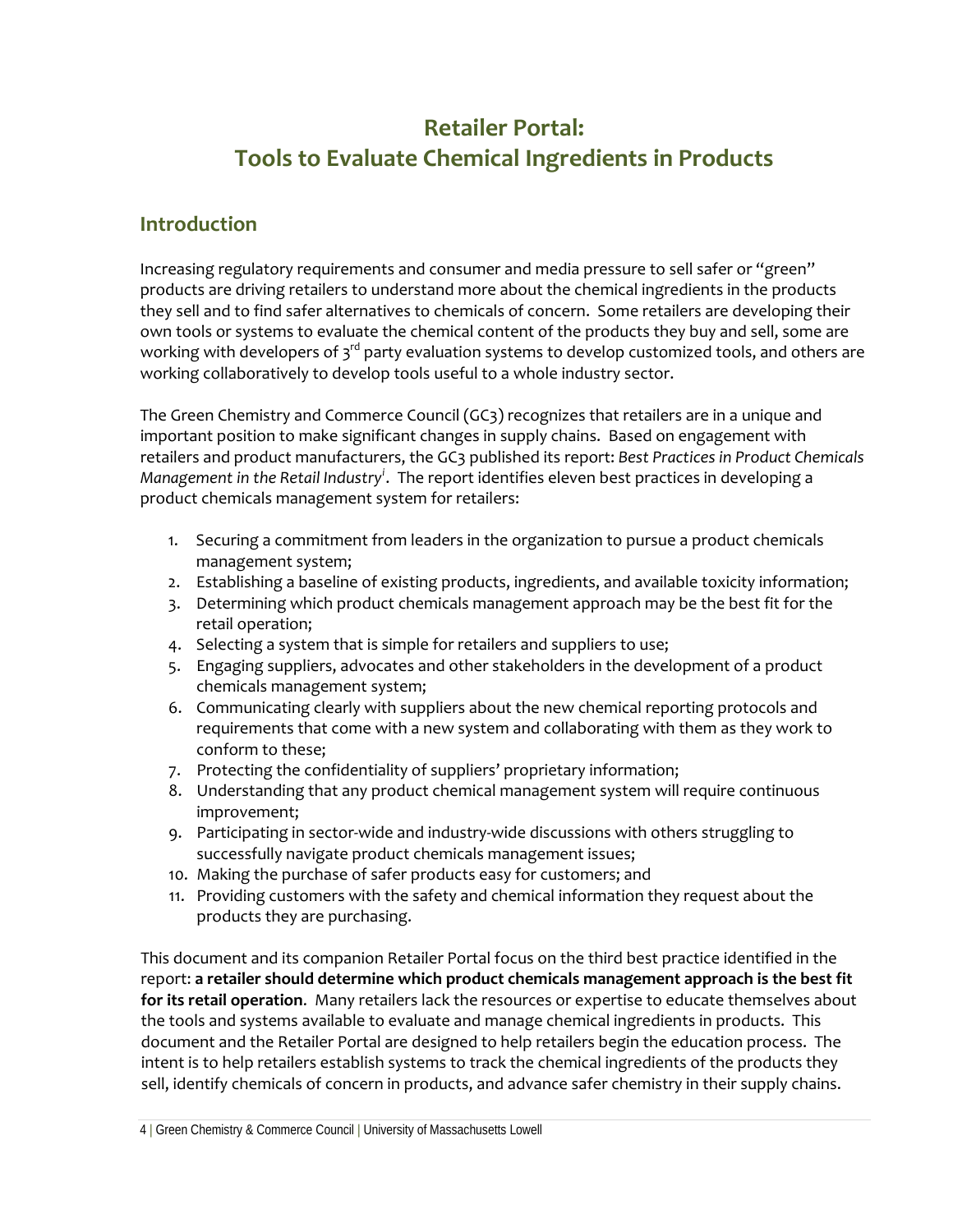# **Methodology**

Researchers at the Lowell Center for Sustainable Production, University of Massachusetts Lowell, and a consultant to the project identified tools and systems for chemical identification and assessment that might be available to retailers. The research included web searches as well as discussions with GC3 participants and other experts. As recommended by the GC3 retail project group, the tools were divided into four categories and categorized into nineteen retail product sectors. A retailer or consumer product manufacturer in each product sector was contacted to review the tools selected. Researchers then created a standardized format for characterizing each tool and collecting data. Finally, when possible, a summary description of each tool was sent to the tool developer for review.

While the goal of the Retailer Portal is to accurately characterize tools that may be useful to retailers, we recognize that there are likely to be unintentional oversights or lack of clarity. While we have made every effort to identify the most widely used tools by retailers, we understand that others may be available or applicable. We welcome additions, modifications, and comments that will help keep the Retailer Portal dynamic and up to date.

## **How the Retailer Portal can Help Retailers**

The tools included in the Retailer Portal enable retailers to evaluate chemicals or chemical‐containing products for their potential human health and environmental impacts and identify chemicals or materials that are regulated or are of concern and not yet regulated. They provide chemicals management research, support and information that most retailers do not possess in‐house.

Most of the tools and systems evaluated go beyond ensuring compliance with existing environmental regulations and provide additional information to retailers and manufacturers whose goal is to "green" their product lines by selling chemicals and chemical-containing products that are safer throughout the supply chain. However, a weakness of all tools and systems assessed is a general lack of available data on product chemical content and toxicity through supply chains.

The tools included in the Retailer Portal are either free or commercially available to retailers. Not included are proprietary tools that were developed for a company's internal use and that may not be publicly accessible. While tools for internal use make up the bulk of those used by retailers, companies are increasingly transparent about their assessments of product impacts. For example, the Footprint Chronicles," recently released by Patagonia, tracks the impact of certain Patagonia products from design through delivery, documenting the environmental and social impacts at every link in the supply chain.

Also not included in the Retailer Portal are general principles, guides, and codes of conduct. Although these can be very useful guides to retailers, manufacturers, and industry sectors as they embark on their paths to sustainability, they are not tools used to evaluate products.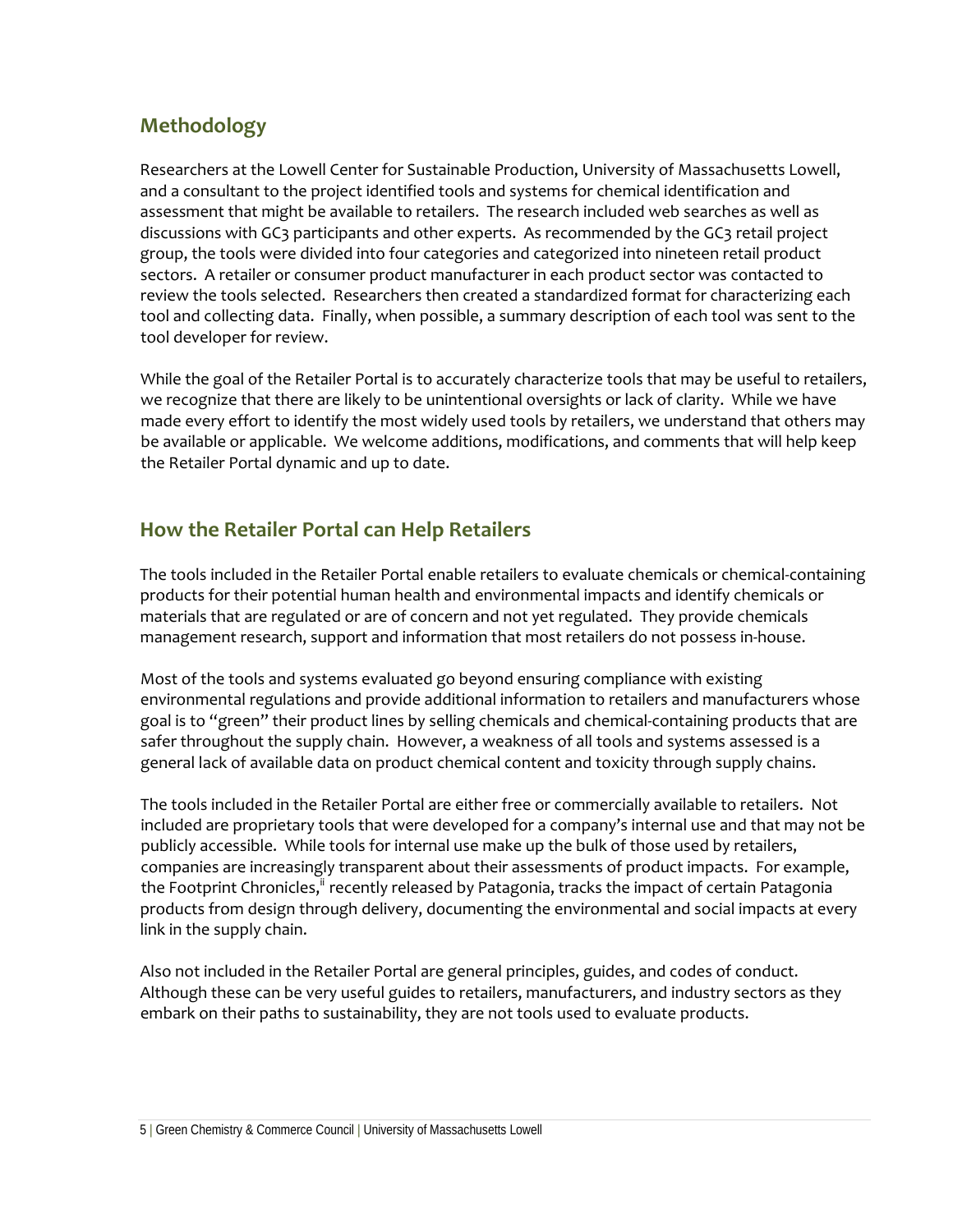# **Organization of the Retailer Portal**

Below, the Retailer Portal is described in more detail including the specific product sectors, tool categories and the format used to characterize each tool.

#### *Product Sectors*

There are two main approaches retailers use to describe their retail operations: store type or product sector. Store types include: big box, department, discount, general merchandise, warehouse, variety, mom‐and‐pop, specialty, convenience, hypermarkets, supermarkets, malls, e‐tailers, etc.

Generally, a retail operation is classified by product sector or the type of products sold. The three main product sectors are food products (including pharmacy), hard goods (including appliances, electronics, furniture, sporting goods, etc.), and soft goods (including clothing, apparel, other fabrics and supplies). Each of these sectors can be further divided into sub‐sectors. In the hard goods sector, for example, a sub-sector includes retailers that sell electronics only. A sub-sector of this group includes retailers that sell computers only.

The Retailer Portal uses the product sector approach, organizing the tools by 19 product sectors: Apparel & Footwear; Automotive; Building Materials & Products; Cleaning & Janitorial Products (Residential & Commercial/Industrial); Electronics; Food & Beverage; Furniture; Hard Goods & Appliances; Health & Beauty, Cosmetics, & Pharmacy; Jewelry & Crafts; Lawn & Garden; Outdoor/Sporting Goods; Paints & Coatings; Pet; Photo & Printing; Pool & Spa; Textiles; Tools, Hardware & Plumbing; and Toys.

#### *Tool Categories*

Within each product sector, tools are divided into four categories: restricted substances lists; standards, labels and certifications; third party evaluation systems; and consumer guides.

#### *Restricted Substances Lists (RSLs)*

RSLs are developed by companies, government agencies, non‐profit organizations, and other bodies, such as trade organizations. RSLs classify chemicals of concern according to various criteria which may vary but often include acute human toxicity, carcinogenicity, mutagenicity, reproductive toxicity, endocrine disruption, eco‐toxicity, and persistence and bioaccumulation. Some RSLs include only chemicals that are currently regulated while others include chemicals of concern that are not yet restricted but may be on government or other watch lists.

#### *Standards, Certifications, and Labels*

Standards, certifications, and labels are usually developed by third‐party organizations that evaluate products against established criteria and specifications. Certification labels owned and administered by non-profit organizations are generally transparent, open to public review and input, and are updated periodically. Those developed by private organizations may not have the same level of transparency.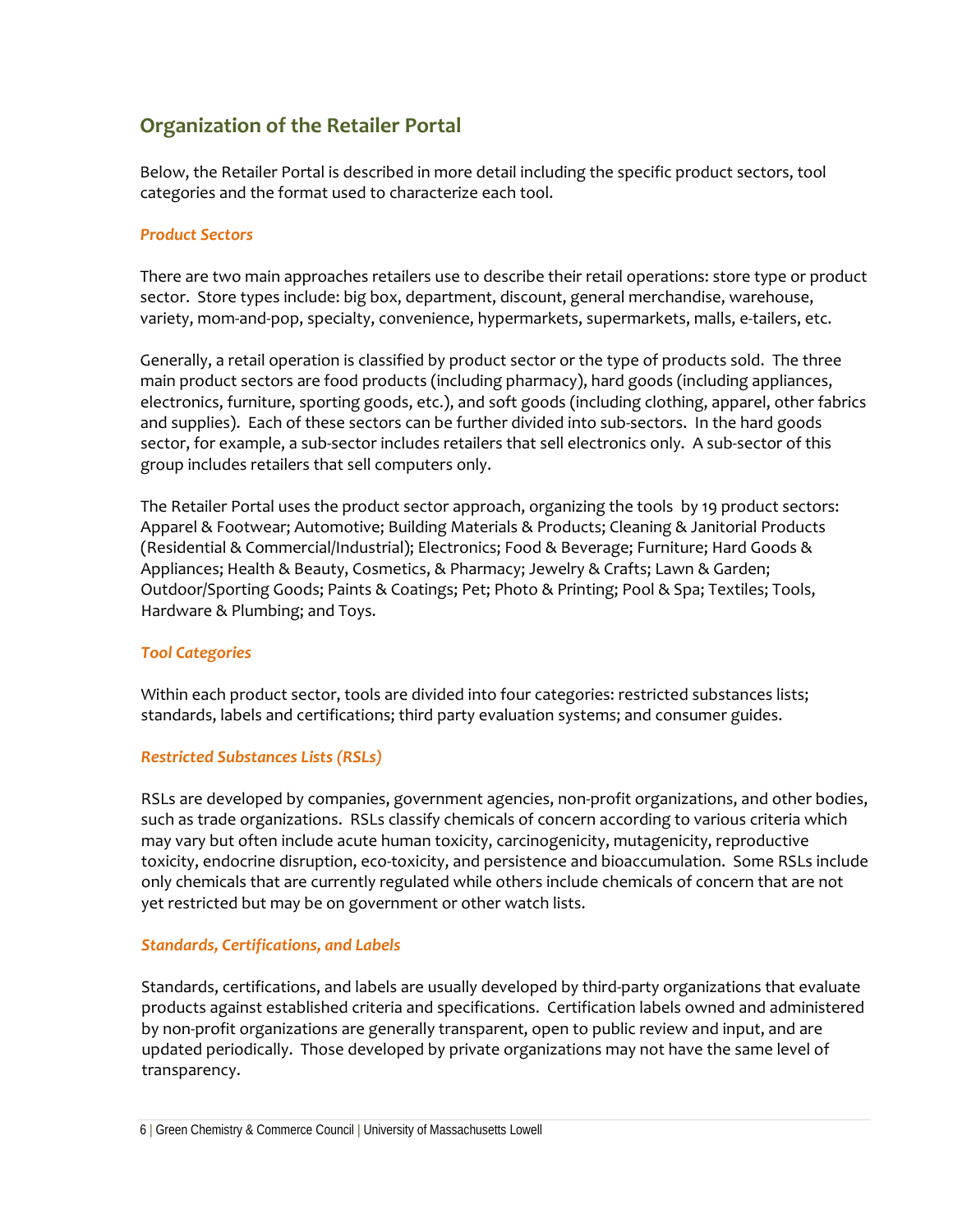Certifications are typically good for a certain period of time, after which they must be renewed by the subscriber (manufacturer or service provider). In some cases, this renewal process is built into label requirements. Periodically, the criteria for the standard itself are reviewed and updated. Thirdparty certifications can give retailers and consumers a degree of confidence that products with these labels meet high standards for environmental responsibility in their class, especially if the process is transparent and standards are updated periodically.

#### *Third‐Party Evaluation Tools*

Third‐party evaluation tools and systems are generally developed by for‐profit companies or non‐ profit organizations with powerful software and trained professionals who can produce customized and rapidly updated analyses for retailers as their inventory needs change. These tools can evaluate the chemical ingredients against multiple lists generated by government and scientific bodies, while some evaluate the scientific literature or hazard classifications of a particular substance.

Many of these tools have been organized into databases that can easily evaluate thousands of products and can be accessed in real time by the retailer. The retailer can customize criteria and weightings which can be disclosed or not depending on the retailer and tool provider, and results can be presented as yes / no results, an absolute score, or a score that compares the product or chemical to similar ones in its class.

#### *Consumer Guides*

Some systems are designed to help guide consumers in the purchase of "greener" or safer products. These tools can also be useful to retailers as they embark on a path to green their inventory. GoodGuide has been included in the Retailer Portal as it provides information on health, environmental, and social attributes of products that may be of interest to product manufacturers and retailers.

#### *Standard Format Used to Characterize Each Tool*

The data summarized for each tool include:

- At a Glance: A brief summary of the tool, its goal and how retailers can use it;
- Tool Owner/Sponsor;
- Type of Entity: Non-profit, for-profit, academic, government, industry trade association, etc;
- Tool Web site(s);
- Focus of Evaluation: Substances (chemicals, ingredients), products (articles), companies/product lines;
- Product Stage of Life Evaluated: Raw materials, manufacturing, transportation, consumer use, end of life;
- Impacts Evaluated: Air emissions (includes VOCs & indoor air quality), ecological health (includes persistent, bioaccumulative and toxic chemicals (PBTs) and aquatic toxicity), energy use (includes embodied energy and renewable energy), greenhouse gases (GHGs) (includes carbon emissions), material impacts (includes material intensity, land use, recyclability, compostability, recycled content, biodegradability, waste, end of life), ozone depletion, human health (includes carcinogens, mutagens, reproductive toxicants (CMRs),endocrine disrupting chemicals (EDCs), neurotoxicants, developmental toxicants,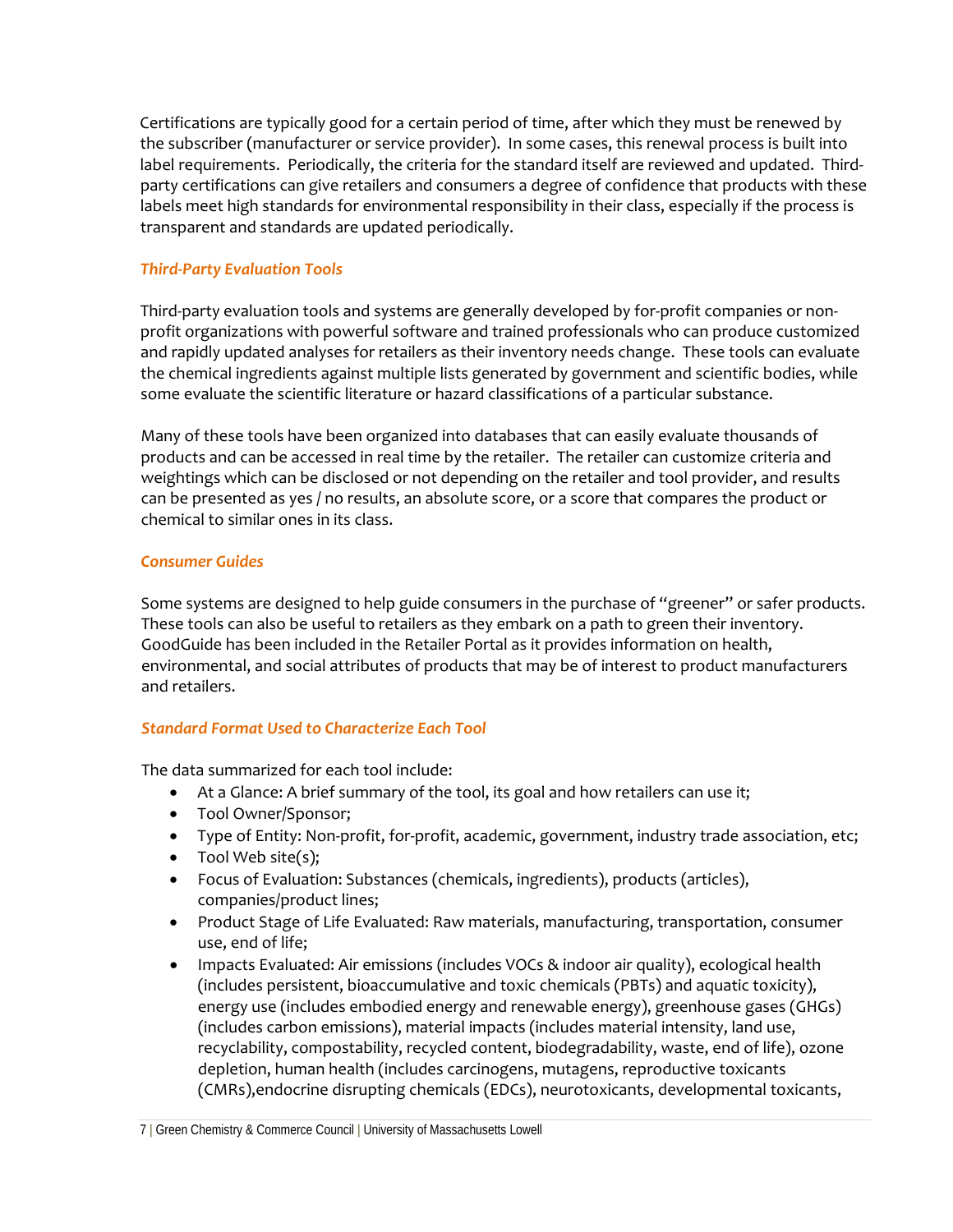other chronic or acute human health impacts), social responsibility, water use, water emissions, and worker health and safety;

- Process Description: A summary of how the tool works;
- Product Category: The product types or industries the tool evaluates;
- Data Needs: The type of data needed to use the tool e.g., MSDSs, ingredient lists, etc., and who needs to supply the data e.g., retailers, suppliers, etc;
- Cost of Tool: Fee structure;
- Evaluation Frequency: How often the chemicals, manufacturers, or products are required to be re-evaluated if appropriate;
- Strengths and Weaknesses: A sentence describing the strengths and limitations of each tool (provided in most but not all cases);
- Some Retailers That Use It;
- Similar Tools: Tools that serve the same industry or product category;
- Contact Information; and
- Additional Comments.

### **How Retailers can use the Tools**

Many retailers begin their efforts to improve product chemicals management with the development and use of a restricted substances list (RSL). Some retailers have created RSLs for internal use. Some make their RSL publicly available. For example, Nike has developed an RSL and Sustainable Chemistry Guidance<sup>[iii](#page-9-1)</sup> and Boots has established its Priority Substances List (PSL).<sup>[iv](#page-9-1)</sup>

There are also sector‐wide RSLs that list chemicals that are restricted or banned anywhere in the world. Examples included in the Retailer Portal are the American Apparel & Footwear Association (AAFA) Restricted Substances List, the Ecological and Toxicological Association of Dyes and Organic Pigment Manufacturers (ETAD) Restricted Substances List, the Global Automotive Declarable Substance List (GADSL), and the Joint Industry Guide (JIG).

Standards, labels, and certifications make up the largest group of tools in the Retailer Portal. There are more than 300 eco‐labels according to the Website *[www.ecolabelling.org](http://www.ecolabelling.org/)*. The Retailer Portal includes five commonly used and recognized eco-labels and certifications: McDonough Braungart Design Chemistry (MBDC)'s Cradle to Cradle® certification, the US EPA's Design for Environment (DfE) Safer Product Labeling Program, EcoLogo, GreenSeal, and the US Department of Agriculture's National Organic Program (NOP).

In addition, standards and certifications for specific product sectors have been included. Bluesign®, for example, is a multi-attribute certification for materials, products and systems that has been adopted by many retailers in the outdoor apparel sector.

Some retailers recognize standards, labels and certifications outright while others require additional information before buying a product to sell in its retail operation. Understanding the range of impacts evaluated and their criteria is often the basis for a retailer's decision to use a standard, label or certification, or require more information.

Third‐party evaluation tools and systems are useful for both small and large retailers. They are useful to small retailers that have limited internal resources to develop their own internal assessment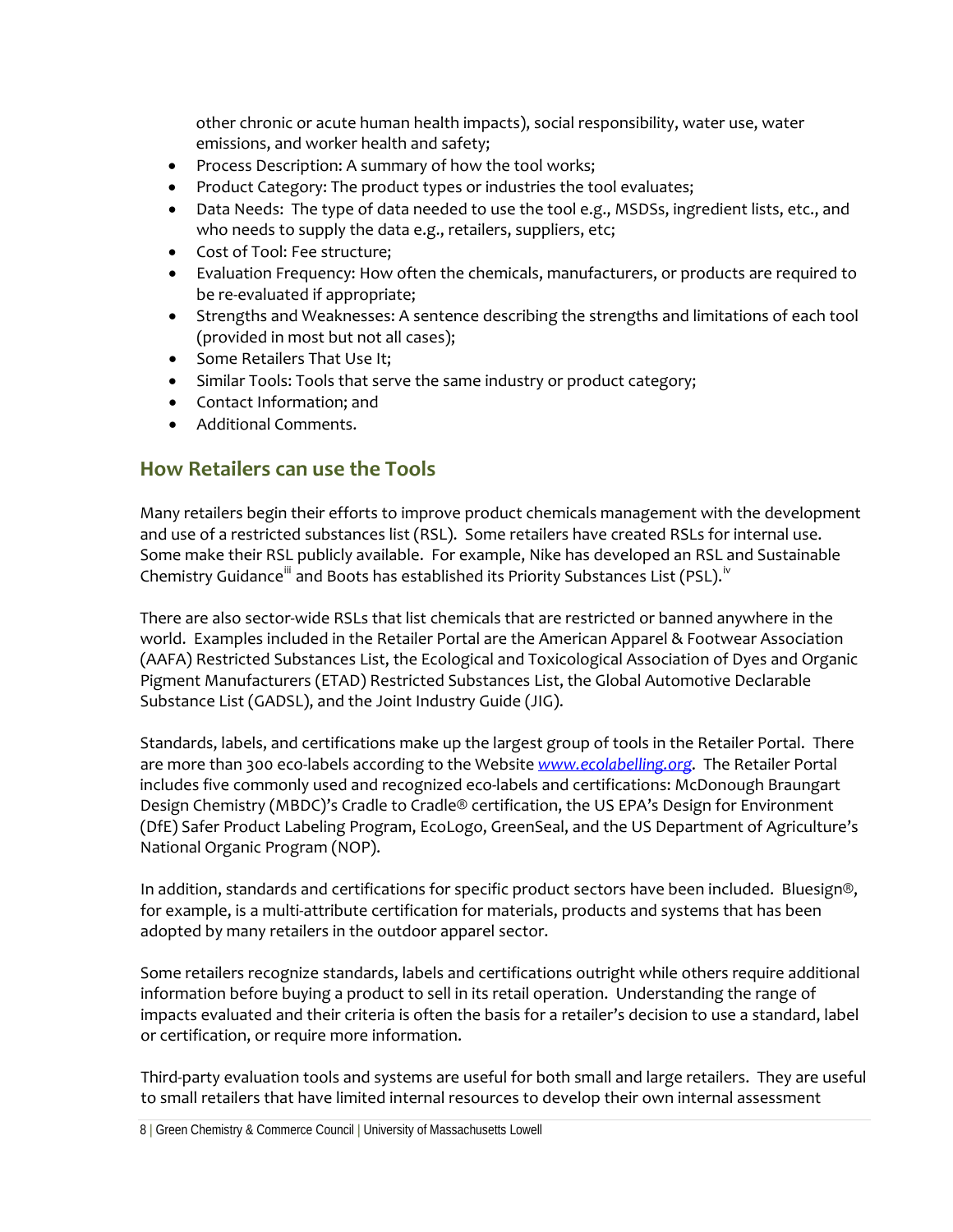systems. They are also useful to large retailers that want a degree of automation to manage the large number of products they sell; a system to deal with their often rapidly updating inventories; and one that can be customized to their needs. There are a growing number of these systems available to retailers. Most evaluate chemical ingredients based on authoritative lists of chemicals of concern. The criteria to be evaluated, weighting, and scoring methodology are generally determined by the retailer.

These third-party evaluation systems can be used in a variety of ways. They are useful to ensure compliance with current regulations, and some of these tools can be used for comparing alternative chemicals to determine if a safer choice is available. When customizing these systems, a retailer must decide what types of hazard endpoints the tool will evaluate and how it will evaluate these endpoints––what authoritative lists of chemicals of concern will be used, what the criteria for evaluating the endpoints are, what the weighting and scoring of criteria are, and whether the scores are combined into a single score representing multiple reviewed endpoints.

Some systems result in combined scores, some include a combined score along with individual scores for each criteria, and some provide only individual scores. When results are given as individual scores, users must determine which criteria are of most importance to their retail operation. Some tool developers include default or suggested criteria and rankings to assist in the decision‐making process.

There is a third‐party evaluation tool listed in the Retailer Portal that fits into an emerging category of tools known as industry scorecards. The Outdoor Industry Association Eco‐Index is considered to be a scorecard because it provides information about the environmental performance of products and has been developed through collaboration among retailers and manufacturers. Scorecards are generally designed for business‐to‐business use.

Consumer guides are generally designed to be transparent to consumers and allow the consumer (and retailer) to understand more about product content which may include the hazard and exposure criteria used, the weightings given to these criteria, and information about the ranking system adopted. As with the third-party evaluation systems, some systems result in a combined score, some include a combined score along with individual scores, and some provide only individual scores. Other consumer guides evaluate just one set of data such as whether a chemical of concern is present or not.

GoodGuide provides consumers with information about the health, environmental, and social impacts of products. Manufacturers can use GoodGuide to communicate this information to consumers and can gain insight about their products through the GoodGuide scores.

Some commonly used consumer databases are not included in the Retailer Portal, such as Healthy Stuff.org<sup>y</sup> and Skin Deep<sup>[vi](#page-9-1)</sup>. HealthyStuff.org was developed by the Ecology Center of Ann Arbor and includes a range of consumer products that have been tested for certain chemicals of concern. Skin Deep, was developed by the Environmental Working Group and provides information about chemicals of concern found in personal care products such as makeup, products for skin, hair, eyes, nails, and oral care, sun protection; and baby products.